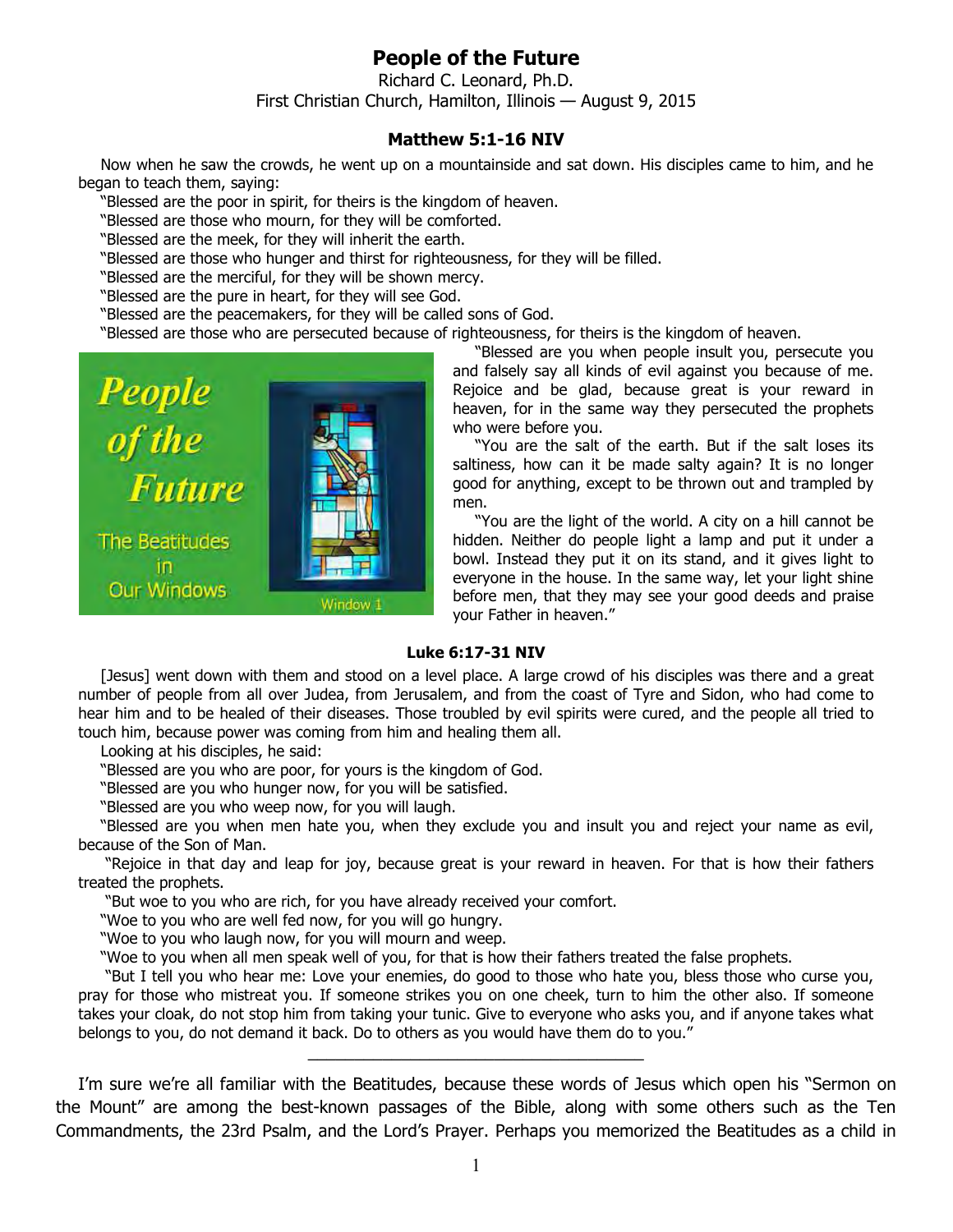Sunday school. I recall that, as a first-grader in Sunday school, I recited them to my teacher and was given a pencil with the Beatitudes printed on it as my prize.

What I didn't realize, until I had been speaking from this pulpit for a few months, was that the Beatitudes are the subject of the stained glass windows in this auditorium. So I thought it would be an interesting exercise to use our windows to illustrate Jesus' teaching. Perhaps someone has done this before, and if so I hope my treatment will offer a different slant.

I will get to the windows in a moment. First, though, what are the Beatitudes? The name comes from the Latin word for "blesséd," which is the first word in each of these pronouncements of Jesus. This kind of saying, "Blesséd is this one or that one," is a common Hebrew pronouncement. We find it, for example, in the First Psalm, which we recited earlier: "Blesséd is the man who does not walk in the counsel of the wicked . . ." "Beatitudes" like this occur elsewhere, as in Proverbs 28:14, "Blesséd is the man who fears the LORD always"; or in Psalm 127: 4, "Like arrows in the hands of a warrior are sons born in one's youth. Blesséd is the man whose quiver is full of them."

Because the New Testament writers, like Jesus, were all Jews, we find similar statements in the New Testament. James 1:12 states, "Blesséd is the man who endures trial," and the Revelation to John opens with these words: "Blesséd is the one who reads the words of this prophecy, and blessed are those who hear it and take to heart what is written in it, because the time is near" (1:3). Jesus didn't invent the Beatitude; he and his apostles used a form of speech that was well known to the people they spoke to.

But Jesus used the beatitude in a new way. To understand how, we need to go back to the very first announcement he made when he began to preach. Mark records the event in the first chapter of his gospel: "After John [the Baptist] was put in prison, Jesus went into Galilee, proclaiming the good news of God. 'The time has come,' he said. 'The kingdom of God is near. Repent and believe the good news!'" (Mark 1:14-15). A new reality has entered the human scene; God is on the move, through Jesus of Nazareth, to renew his creation, to reestablish his kingdom in the affairs of men and nations. The life of God's kingdom is a reality unfolding in the midst of human culture corrupted by indifference to God and rebellion against his plan. Through Jesus, the Creator is calling people into his restored family. Whoever responds to this call is *blesséd*, because they're the *people of the future* and not the people of the system that's on its way out. Things may be tough now, Jesus recognizes, but in God's new order things will be different. Therefore - Blesséd!

That word, *blesséd*, is how most English versions of the Bible render the Greek word *makarios* (plural *makarioi*) in the Beatitudes, and the Hebrew word *'ashrei* of the Old Testament as in the First Psalm. To us, the word blessed is a religious-sounding word, a kind of holy "pat on the back." But these words really have a plain meaning for everyday life. To call someone *blessed* is like saying they're "happy," or better, that they've been given something special to delight in. A young woman I know was recently promoted to a new position in the organization she works for, and given a greater responsibility. So her friends on Facebook have been saying, "Congratulations!" That's sort of what the Bible means when it calls someone *blesséd*. Jesus, in the



Beatitudes, is saying to his followers, "Congratulations!"  $-$  not because of what they have right now, but because of what they will know and experience as God's kingdom unfolds for them.

That, by the way, brings up another key point about the Beatitudes. Let's read those first verses of Matthew 5 again: "When [Jesus] saw the crowds, he went up on a mountainside and sat down. His disciples came to him, and he began to teach *them*  $\ldots$  " We have this image of Jesus standing on the hillside,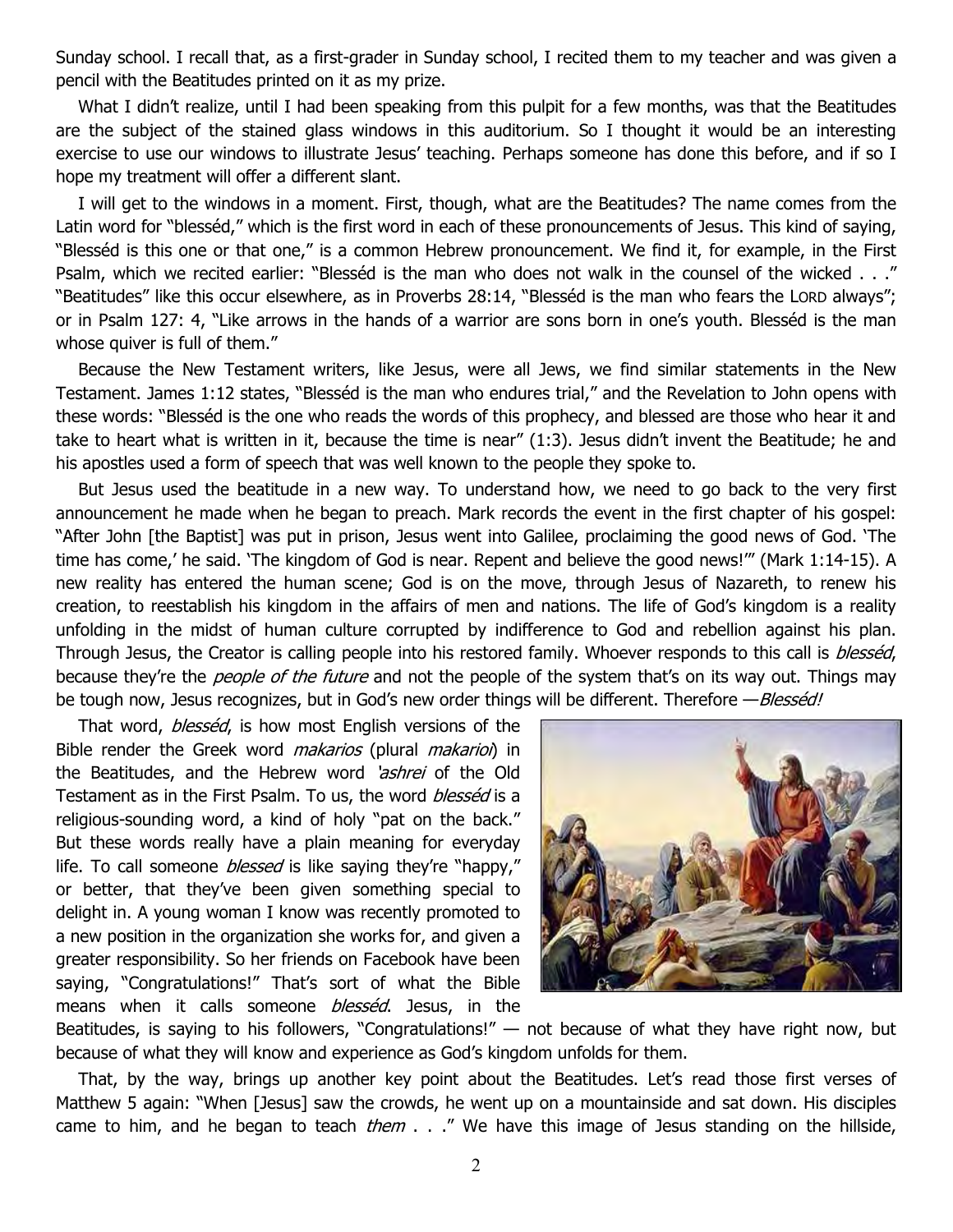addressing a great crowd of people who had followed him around Galilee. But read the fine print. When Jesus pronounced the Beatitudes he was speaking not to the crowds but to his disciples, the people he had specially called to join him in his mission of proclaiming the rule of God. And, by the way, notice another fine point: Jesus sat down to teach, while his hearers stood. In the ancient world chairs weren't common; the teacher had the place of honor, the seat, while his audience stood out of respect. Today we've got it all turned around. If, as a Christian Church, we want to do things the Bible way, then I should sit during the sermon and you should stand! (Just kidding.)

Let's look, then, at the Beatitudes as represented by the windows in our church auditorium. The first thing we notice is that the picture windows, starting on the east wall and working around to the south wall, aren't in the order of the Beatitudes. Another odd thing is that, in most cases, the Beatitude on the bottom part doesn't seem to go with the picture! It looks like at one time the windows were worked on and the wrong Scripture verses were put back under them. (Perhaps someone here knows about this.) So in some cases it's hard to decide which window goes with which Beatitude. We'll take the windows in their biblical order, doing my best to match the stained glass image with the Beatitude that really goes with it. Windows 1 and 2 don't seem to go with a Beatitude; but perhaps window 2, which seems to depict a modern preacher with a Bible, goes with the verse under window 7 on the south wall: "Come unto me, all ye that labor and are heavy laden, and I will give you rest" (Matthew 11:28).



Blesséd are the poor in spirit, for theirs is the kingdom of heaven. Window 3, on the east wall, depicts a kind of unassuming person, which could represent this Beatitude. What does it mean to be "poor in spirit"? It doesn't mean to be downcast in spirit, like a kind of "sad sack" or someone with a cloud hovering above his head. My father, when preaching, used to say this Beatitude means "blesséd are those who feel their spiritual need" — people who sense their need to be connected to the Lord. I think that's part of it, but let's remember the outcome from being "poor in spirit," which is to receive and live in God's kingdom. Being part of God's new creation — the renewal of his once-good, but now corrupted, world  $-$  is no occasion for sadness but for joy and celebration. The

person who's self-satisfied, proud, and complacent isn't inclined to make the adjustment needed for living under God's rule. But those who are "poor in spirit" are ready for change, eager to receive everything God has for them. So, Jesus says, they are the blessed. Congratulations to them! Will the Lord congratulate you and me because he finds we're open to what he wants to do in our lives?

I call your attention to one further detail here. Jesus, in this Beatitude, isn't talking about "heaven" as someplace far removed from our life here on earth. The Jewish people, to this day, are often careful not to speak casually about God, so they use a substitute term such as "the name," "the Power," or "heaven." For example, in Jesus' parable of the "prodigal son" the returning son tells his father, "I have sinned against heaven and before you" (Luke 15:21), meaning, "I have sinned against God." Matthew's Gospel, which some scholars regard as having a more Jewish flavor than the others, uses the phrase "kingdom of heaven" where the other Gospels have "kingdom of God." The two expressions mean the same thing — the Lord's emerging presence and purpose in the affairs of men and women. The "kingdom of heaven" isn't off somewhere else; it's heaven coming to earth.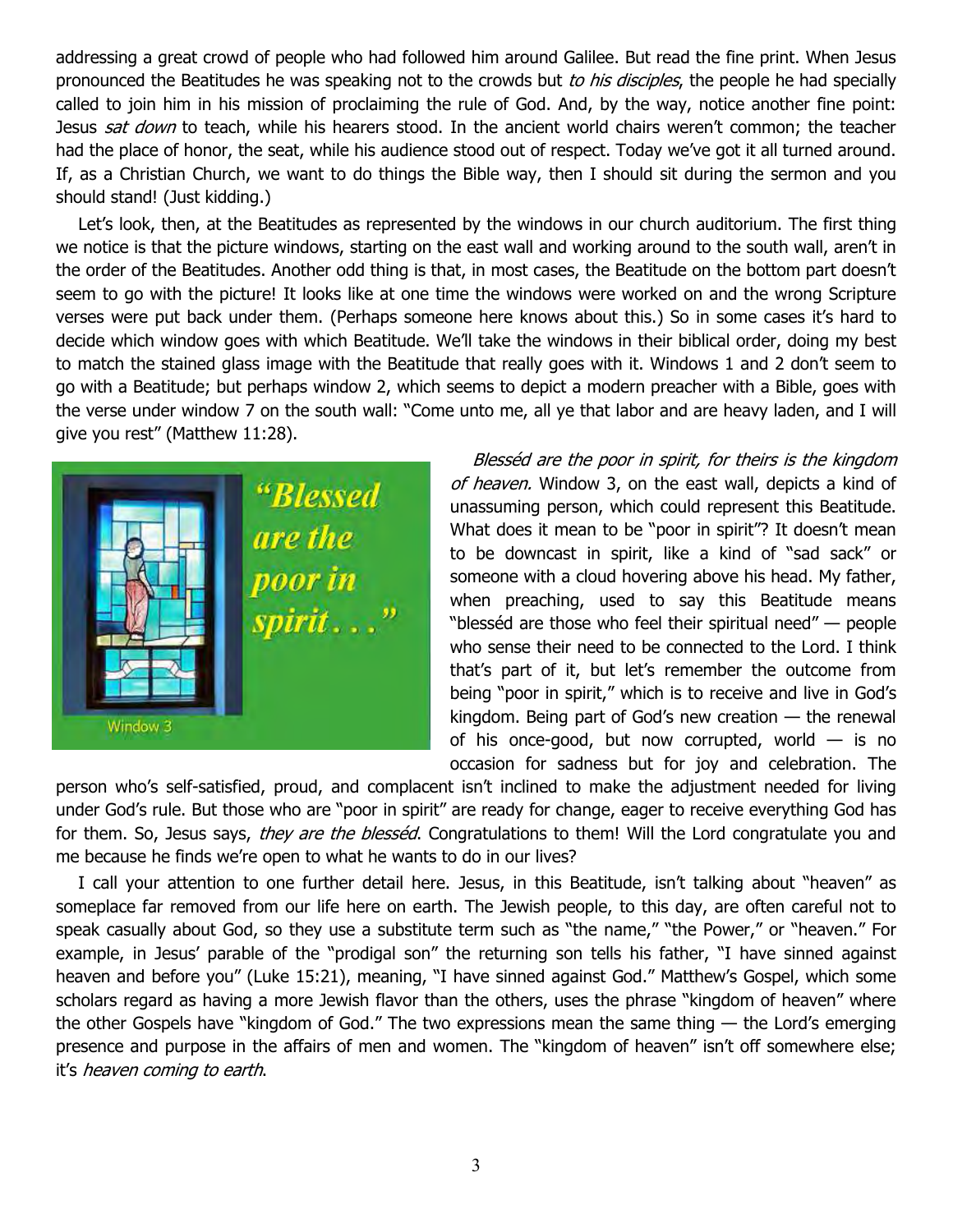Blesséd are those who mourn, for they will be comforted. This Beatitude is represented by window 5, on the east wall, showing a mourner reflecting over a coffin. Perhaps, since the figure is dressed in blue, she represents the Virgin Mary, although her son Jesus was not placed in such a coffin but in a rock-hewn tomb. But I believe the mourning, or grief, Jesus speaks of here is more than the sad feeling we have when a loved one departs. In our world there is so much over which we, as believers, are grieved — and I don't have to elaborate on recent reports in the news to stress that point. We mourn, we grieve, over the state of our world, the sad end that awaits those who disregard the Word of the Lord, and the



awful harm they do to others. But, declares Messiah Jesus, we who grieve are *blesséd* because we know that God is on the move to bring his wayward universe back into line. And, because Jesus has risen from the dead, we who belong to him await what the Lord will do for us, in the resurrection of our body at the final restoration of all things.



Blesséd are the meek, for they will inherit the earth. This Beatitude seems to be the subject of window 4, on the east wall, although it's labeled "Blesséd are the pure in heart." Here we see a figure kneeling in submission before the Lord Jesus. And that's a clue to what real meekness is. Being meek doesn't mean making yourself into a doormat; it means yielding to the will and purpose of God in your life, even if that makes you a formidable, even terrifying person in the sight of others who don't know the Lord. Think of Bible figures who were meek before the Lord but a power God's enemies had to reckon with  $-$  people like Moses, David, the apostles Peter and Paul, and the Lord Jesus himself. Such people, because they live responsibly, obedient to

God's plan for human life, will eventually take over this earth in spite of all the bluster and violence of those who deny God's way. In this Beatitude, Jesus is quoting Psalm 37:11, "But the meek will inherit the land and enjoy great peace," or shalom — well-being, success, prosperity. Therefore, Jesus reminds us, they're happy — "Blesséd are the meek." Will the Lord congratulate us because he finds us determined to follow his will in all things?

Blesséd are those who hunger and thirst for righteousness, for they will be filled. Here we're showing window 6, on the east wall. Although the Beatitude under this window says, "Blesséd are those who are persecuted for righteousness' sake," I believe that's a mistake because, as we shall see, that verse fits a different window.

Here the Lord is offering a loaf of bread to a hungry person begging for it. Bread, in the Bible, can be a symbol for the Word of God, especially as revealed in Jesus who says, "I am the bread of life" (John 6:48). It is

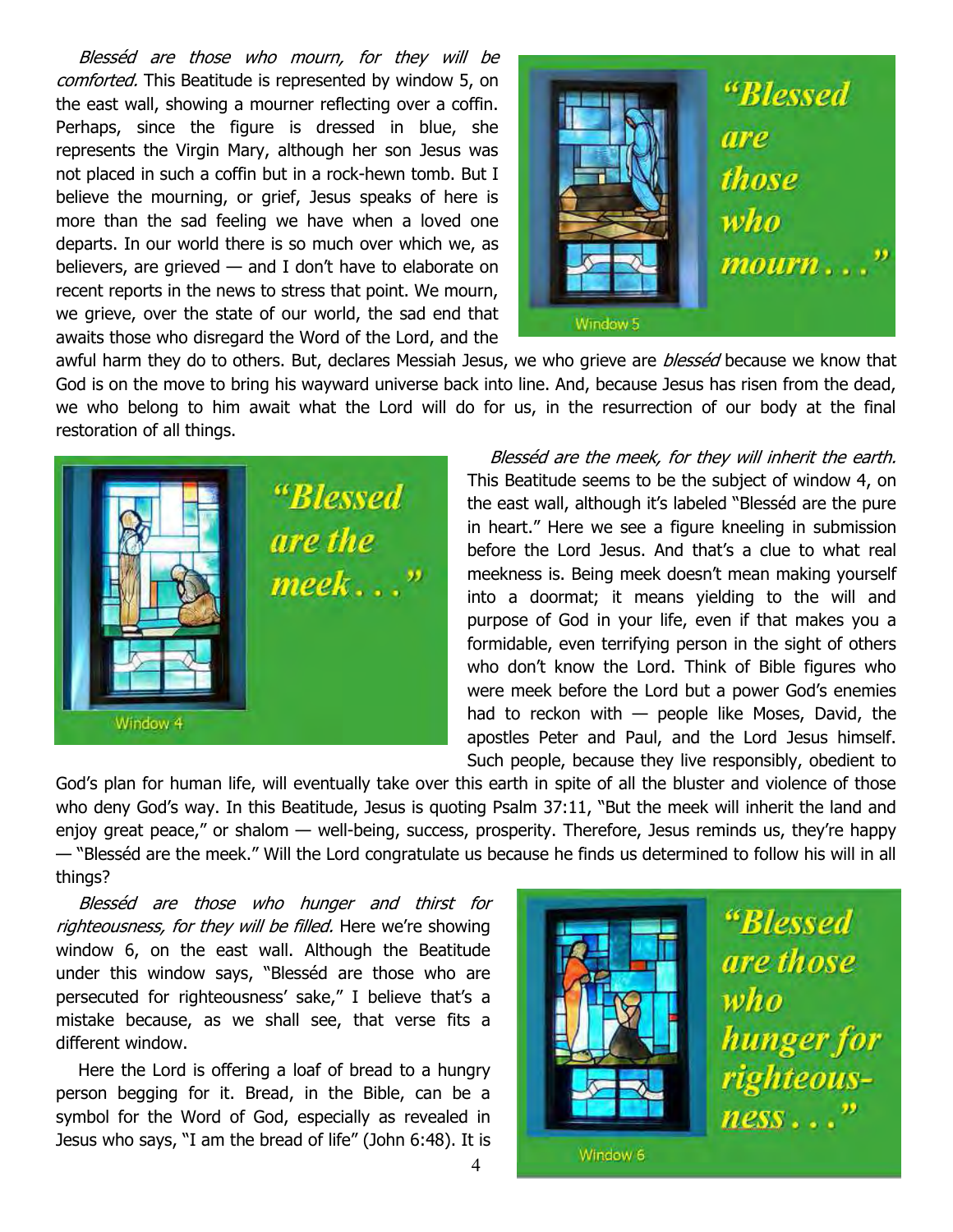not the physically hungry upon whom Jesus pronounces his blessing, but those who "hunger and thirst for righteousness," meaning God's justice and his faithfulness to the covenant he has made with his people. These people are happy, satisfied because the Lord will fill them — not with food and drink but with the "righteousness" for which they hunger, their own faithfulness to the purposes of God in his world. Congratulations to you and me, if we hunger for the justice of God to be revealed!



Blesséd are the merciful, for they will be shown mercy. Window 7, the first window on the south wall, is captioned "Come unto Me . . ." but I think it fits this Beatitude. The stained glass shows a worshiper receiving the absolution, or mercy, of the Lord Jesus. Over and over the New Testament stresses the requirement that we, as followers of Jesus, must show mercy and forgiveness to those who have offended us if we are to be forgiven ourselves. "Forgive us our debts," Jesus taught us to pray, "as we forgive our debtors." There is nothing that blocks the growth of our faith, and our happiness, more than a resentful, unforgiving, unmerciful heart. A book recently published by author Amy Morin is

entitled 13 Things Mentally Strong People Don't Do, and at the top of her list is that strong people refuse to feel sorry for themselves. Dwelling on the wrongs done to us is the surest way to be "unblesséd," because that blocks the mercy we may receive from our Father. To show kindness and mercy to others is how we reflect God's own character in our character. As Jesus states, "Be merciful, even as your Father is merciful" (Luke 6:36). Congratulations to you and me, then, if we display this *blesséd* quality in our lives.

Blesséd are the pure in heart, for they will see God. We're looking at window 8, the second on the south wall. Oddly enough, the Scripture verse below this window is the same as the Beatitude under the window for those who mourn, but I'm sure that's an error. Here the stained-glass figure is looking up to the Lord in prayerful devotion. What does this Beatitude really mean? In the nineteenth century the Danish philosopher Sǿren Kierkegaard wrote a book entitled Purity of Heart Is to Will One Thing, and that title kind of sums it up. To be pure in heart doesn't mean we're totally sinless, or have nothing but the purest thoughts and feelings. In the Bible the "heart" doesn't refer to our feelings, but stands for our intentions, our purposes, our



motivations. To have a pure heart is to be single-minded, to have one purpose in life. We can't see God with our eyes, but when our inward focus is to seek him above all else we may get *insight* into his reality, the glory of the Creator of all things, and be *blesséd* as a result.

Blesséd are the peacemakers, for they will be called sons of God. We turn here to window 10, last window on the south wall, which is captioned "Blessed are the merciful." But here a kneeling figure is bending a spear as the Lord offers the olive branch of peace. The prophet Micah says, "The law will go out from Zion, the word of the LORD from Jerusalem . . . They will beat their swords into plowshares and their spears into pruning hooks. Nation will not take up sword against nation, nor will they train for war anymore" (Micah 4:2-3).

But "peace," in the Bible, is more than just the absence of warfare and strife. Peace is *shalom*, the state of health, prosperity, life in its fullest satisfactions. Those who contribute to this kind of peace, in the lives of whomever they touch, are the *blesséd* peacemakers whom God is pleased to call his own children. And I cannot but recall another point my father made when preaching on this Beatitude: It's not the peacekeepers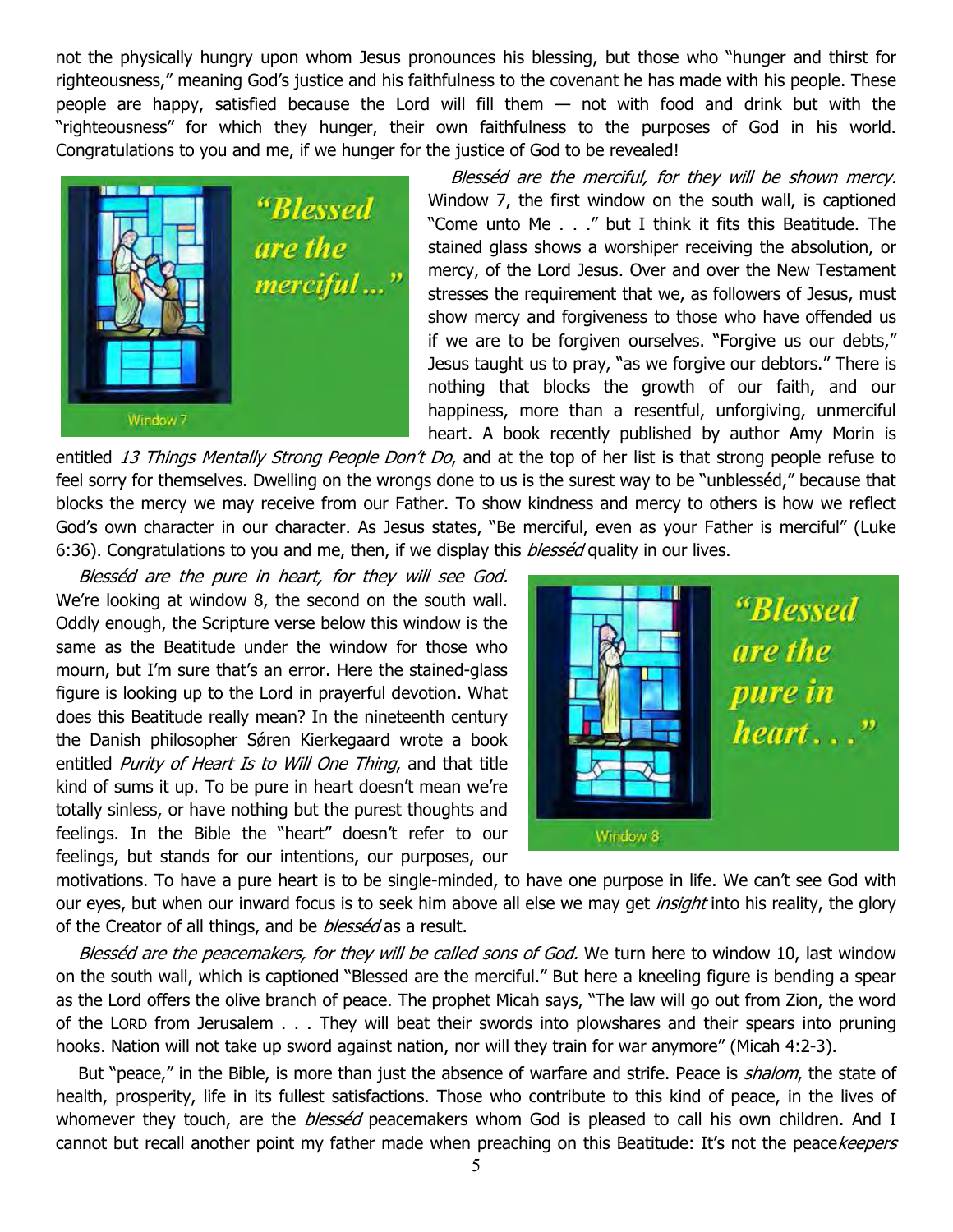whom Jesus commends, but the peace *makers!* To just stay out of the fray and sit by when the peace of others is disturbed is not enough. The sons and daughters of God are those who step into a situation of conflict and, through the wisdom of the Word of God, help to bring about reconciliation and healing.



Blesséd are those who are persecuted because of righteousness, for theirs is the kingdom of heaven. Our final Beatitude is shown in window 9, on the south wall, and again the verse for this window really belongs on window 6. For some reason the Beatitudes have been switched between the two, because in this window we see an executioner with his ax, and the captive kneeling at the block. Obviously this is not one hungering for righteousness, as the verse below it says, but one persecuted for his righteousness.

Jesus adds to this Beatitude: "Blesséd are you when people insult you, persecute you and falsely say all kinds of evil against you because of me. Rejoice and be glad, because great is your reward in heaven, for in the same

way they persecuted the prophets who were before you." We know that it's becoming more difficult in our nation to maintain a public Christian witness, but in some parts of the world people who name the name of Messiah Jesus are under severe persecution and even in danger of death. Jesus knew that's how it would be. Entrenched evil powers in this world are severely threatened by the gospel of the kingdom of God, for that

gospel calls into question every authority that would set itself up against the rule of God. It was William Penn who said, "A people that will not be governed by God will be governed by tyrants," and his words are proved true time and again. Jesus went to his cross because, in his life and ministry, the unsettling, upsetting rule of God was manifested and those with a vested interest in the status quo couldn't handle it. And Jesus' followers, likewise, paid with their lives for their witness to the entrance of God's new creation in Jesus' resurrection from the dead.

We don't consider it a very *blesséd* state, do we, to be insulted, discounted, regarded as some kind of weirdo because we believe in Messiah Jesus and his resurrection.



Yet Jesus pronounces a Beatitude over us if that's what we have to endure. Our "payoff" is the same as for those Jesus blesses in the first Beatitude: "Theirs is the kingdom of heaven." To live in heaven-come-to-earth — to know God as our Father and Jesus as our Deliverer, and to conduct ourselves in accordance with the Word of God come what may  $-$  is a blessing for all who love God. Do you and I have a strong enough commitment to the ways of God that he can say to us, "Congratulations, you're part of my plan for this world I love"?

Yes, in the Beatitudes Jesus is talking about the *people of the future, blesséd* because the time to come belongs to them and not to those who deny the plan and purpose of God. In Luke's Gospel, Jesus brings this out in a different version of the Beatitudes, in what's called the "Sermon on the Plain":

"Blessed are you who are poor, for yours is the kingdom of God.

"Blessed are you who hunger now, for you will be satisfied.

"Blessed are you who weep now, for you will laugh.